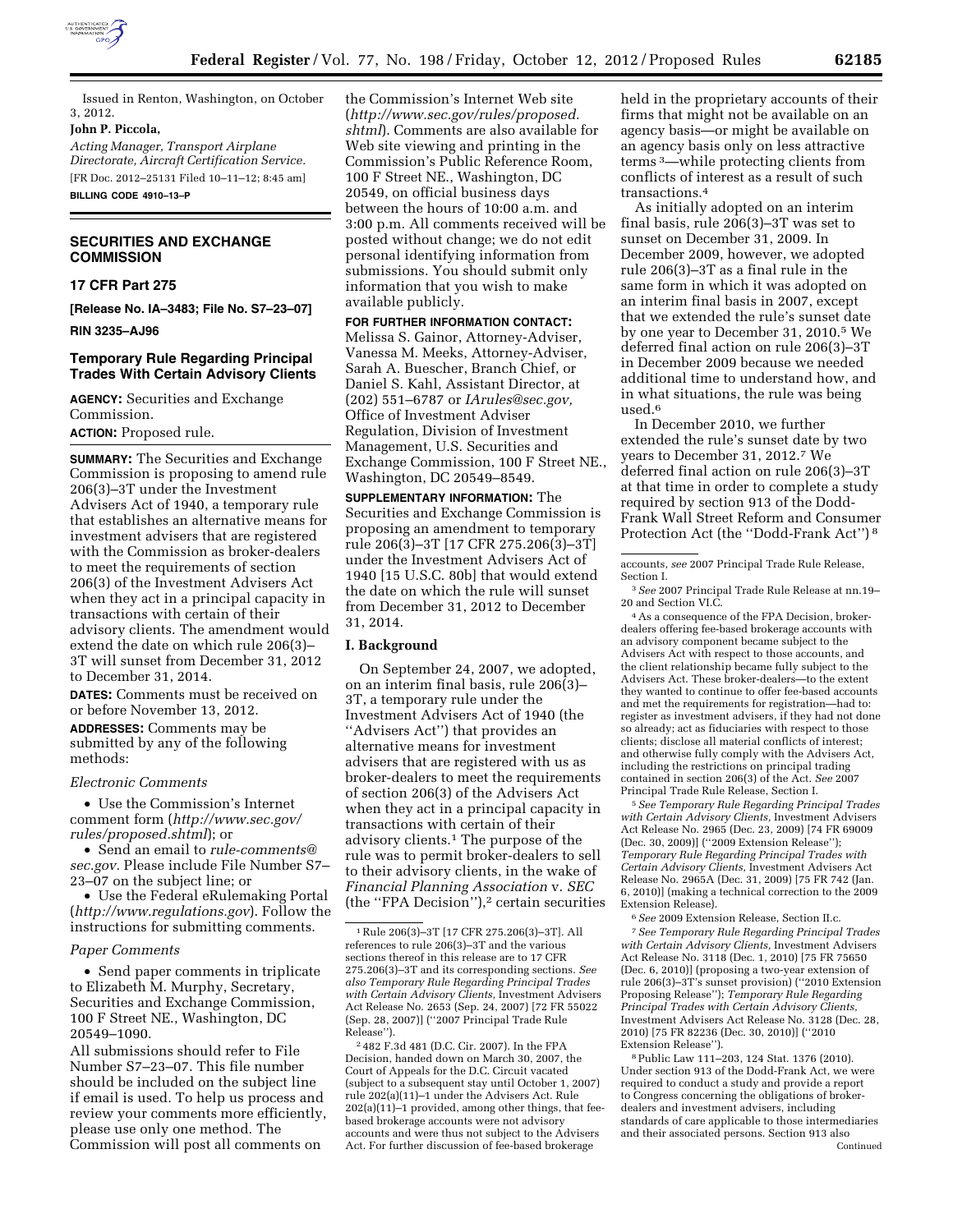and to consider more broadly the regulatory requirements applicable to broker-dealers and investment advisers, including whether rule 206(3)–3T should be substantively modified, supplanted, or permitted to sunset.<sup>9</sup>

The study mandated by section 913 of the Dodd-Frank Act was prepared by the staff and delivered to Congress on January 21, 2011.<sup>10</sup> Since that time, we have considered the findings, conclusions, and recommendations of the 913 Study in order to determine whether to promulgate rules concerning the legal or regulatory standards of care for broker-dealers and investment advisers. In addition, since issuing the 913 Study, Commissioners and the staff have held numerous meetings with interested parties on the study and related matters.11

#### **II. Discussion**

We are proposing to amend rule 206(3)–3T only to extend the rule's sunset date by two additional years.<sup>12</sup>

9*See* 2010 Extension Release, Section II.

10*See Study on Investment Advisers and Broker-Dealers* (''913 Study'') (Jan. 21, 2011), available at *[http://www.sec.gov/news/studies/2011/](http://www.sec.gov/news/studies/2011/913studyfinal.pdf) [913studyfinal.pdf.](http://www.sec.gov/news/studies/2011/913studyfinal.pdf)* For a discussion regarding principal trading, *see* section IV.C.1.(b) of the 913 Study. *See also* Commissioners Kathleen L. Casey and Troy A. Paredes, *Statement by SEC Commissioners: Statement Regarding Study on Investment Advisers and Broker-Dealers* (Jan. 21, 2011), available at *[http://www.sec.gov/news/](http://www.sec.gov/news/speech/2011/spch012211klctap.htm) [speech/2011/spch012211klctap.htm.](http://www.sec.gov/news/speech/2011/spch012211klctap.htm)* 

11*See Comments on Study Regarding Obligations of Brokers, Dealers, and Investment Advisers,* File No. 4–606, available at *[http://sec.gov/comments/4-](http://sec.gov/comments/4-606/4-606.shtml)  [606/4-606.shtml.](http://sec.gov/comments/4-606/4-606.shtml)* 

12The rule includes a reference to an ''investment grade debt security,'' which is defined as ''a nonconvertible debt security that, at the time of sale, is rated in one of the four highest rating categories of at least two nationally recognized statistical rating organizations (as defined in section 3(a)(62) of the Exchange Act).'' Rule 206(3)–3T(a)(2) and (c). Section 939A of the Dodd-Frank Act requires that we ''review any regulation issued by [us] that requires the use of an assessment of the creditworthiness of a security or money market instrument; and any references to or requirements in such regulations regarding credit ratings.'' Once we have completed that review, the statute provides that we modify any regulations identified in our review to ''remove any reference to or requirement of reliance on credit ratings and to substitute in such regulations such standard of creditworthiness'' as we determine to be appropriate. We believe that the credit rating requirement in the temporary rule would be better addressed after the Commission completes its review of the regulatory standards of care that apply to broker-dealers and investment advisers. Therefore, we are not proposing any substantive amendments to the rule at this time. *See generally Report on Review of Reliance on Credit Ratings* (July 21, 2011), available at *[http://www.sec.gov/news/studies/2011/](http://www.sec.gov/news/studies/2011/939astudy.pdf)*

Absent further action by the Commission, the rule will sunset on December 31, 2012. We are proposing this extension because we continue to believe that the issues raised by principal trading, including the restrictions in section 206(3) of the Advisers Act and our experiences with, and observations regarding, the operation of rule 206(3)–3T, should be considered as part of our broader consideration of the regulatory requirements applicable to brokerdealers and investment advisers in connection with the Dodd-Frank Act.13

As discussed in the 2010 Extension Release, section 913 of the Dodd-Frank Act authorizes us to promulgate rules concerning, among other things, the legal or regulatory standards of care for broker-dealers, investment advisers, and persons associated with these intermediaries when providing personalized investment advice about securities to retail customers. Since the completion of the 913 Study in 2011, we have been considering the findings, conclusions, and recommendations of the study and the comments we have received from interested parties.14 In addition, our staff has been working to obtain data and economic analysis

13The 913 Study is one of several studies relevant to the regulation of broker-dealers and investment advisers mandated by the Dodd-Frank Act. *See, e.g., Study on Enhancing Investment Adviser Examinations* (Jan. 19, 2011), available at *[http://sec.](http://sec.gov/news/studies/2011/914studyfinal.pdf) [gov/news/studies/2011/914studyfinal.pdf](http://sec.gov/news/studies/2011/914studyfinal.pdf)* (staff study required by section 914 of the Dodd-Frank Act, which directed the Commission to review and analyze the need for enhanced examination and enforcement resources for investment advisers); Commissioner Elisse B. Walter, *Statement on Study Enhancing Investment Adviser Examinations (Required by Section 914 of Title IV of the Dodd-Frank Wall Street Reform and Consumer Protection Act)* (Jan. 19, 2011), available at *[http://sec.gov/](http://sec.gov/news/speech/2011/spch011911ebw.pdf) [news/speech/2011/spch011911ebw.pdf.](http://sec.gov/news/speech/2011/spch011911ebw.pdf) See also Study and Recommendations on Improved Investor Access to Registration Information About Investment Advisers and Broker-Dealers* (Jan. 26, 2011), available at *[http://sec.gov/news/studies/](http://sec.gov/news/studies/2011/919bstudy.pdf) [2011/919bstudy.pdf](http://sec.gov/news/studies/2011/919bstudy.pdf)* (staff study required by section 919B of the Dodd-Frank Act, that directed the Commission to complete a study, including recommendations (some of which have been implemented) of ways to improve investor access to registration information about investment advisers and broker dealers, and their associated persons); *United States Government Accountability Office Report to Congressional Committees on Private Fund Advisers* (July 11, 2011), available at *[http://](http://www.gao.gov/new.items/d11623.pdf) [www.gao.gov/new.items/d11623.pdf](http://www.gao.gov/new.items/d11623.pdf)* (study required by section 416 of the Dodd-Frank Act, which directed the Comptroller General of the United States to study the feasibility of forming an selfregulatory organization to oversee private funds).

14Section 913(f) of the Dodd-Frank Act requires us to consider the 913 Study in any rulemaking authorized by that section of the Dodd-Frank Act. *See also Comments on Study Regarding Obligations of Brokers, Dealers, and Investment Advisers,* File No. 4–606, available at *[http://sec.gov/comments/4-](http://sec.gov/comments/4-606/4-606.shtml)  [606/4-606.shtml.](http://sec.gov/comments/4-606/4-606.shtml)* 

related to standards of conduct and enhanced regulatory harmonization of broker-dealers and investment advisers to inform the Commission as it considers any future rulemaking. At this time, our consideration of the regulatory requirements applicable to brokerdealers and investment advisers and the recommendations from the 913 Study is ongoing. We will not complete our consideration of these issues before December 31, 2012, the current sunset date for rule 206(3)–3T.

If we permit rule 206(3)–3T to sunset on December 31, 2012, after that date investment advisers registered with us as broker-dealers that currently rely on rule 206(3)–3T would be required to comply with section 206(3)'s transaction-by-transaction written disclosure and consent requirements without the benefit of the alternative means of complying with these requirements currently provided by rule 206(3)–3T. This could limit the access of non-discretionary advisory clients of advisory firms that are registered with us as broker-dealers to certain securities.15 In addition, firms may be required to make substantial changes to their disclosure documents, client agreements, procedures, and systems.

We believe that the requirements of rule 206(3)–3T, coupled with regulatory oversight, will adequately protect advisory clients for an additional limited period of time while we consider more broadly the regulatory requirements applicable to brokerdealers and investment advisers.16 In the 2010 Extension Proposing Release, we discussed certain compliance issues identified by the Office of Compliance, Inspections and Examinations.17 One matter identified in the staff's review resulted in a settlement of an enforcement proceeding and other matters continue to be reviewed by the staff.18 Since 2010 and throughout the

17*See* 2010 Extension Proposing Release, Section II (discussing certain compliance issues identified by the Office of Compliance Inspections and Examinations with respect to the requirements of section 206(3) or rule 206(3)–3T and noting that the staff did not identify any instances of ''dumping'' as part of its review).

18*See In the Matter of Feltl & Company, Inc.,*  Investment Advisers Act Release No. 3325 (Nov. 28, 2011) (settled order finding, among other things, violations of section 206(3) of the Advisers Act for certain principal transactions and section 206(4) of the Advisers Act and rule 206(4)–7 thereunder for failure to adopt written policies and procedures

authorizes us to promulgate rules concerning the legal or regulatory standards of care for brokerdealers, investment advisers, and persons associated with these intermediaries for providing personalized investment advice about securities to retail customers, taking into account the findings, conclusions, and recommendations of the study.

*[<sup>939</sup>astudy.pdf](http://www.sec.gov/news/studies/2011/939astudy.pdf)* (staff study reviewing the use of credit ratings in Commission regulations).

<sup>&</sup>lt;sup>15</sup> For a discussion of the costs and benefits underlying rule 206(3)–3T, *see* 2007 Principal Trade Rule Release, Section VI.C.

<sup>16</sup> In addition, rule 206(3)–3T(b) provides that the rule does not relieve an investment adviser from acting in the best interests of its clients, or from any obligation that may be imposed by sections 206(1) or (2) of the Advisers Act or any other applicable provisions of the federal securities laws.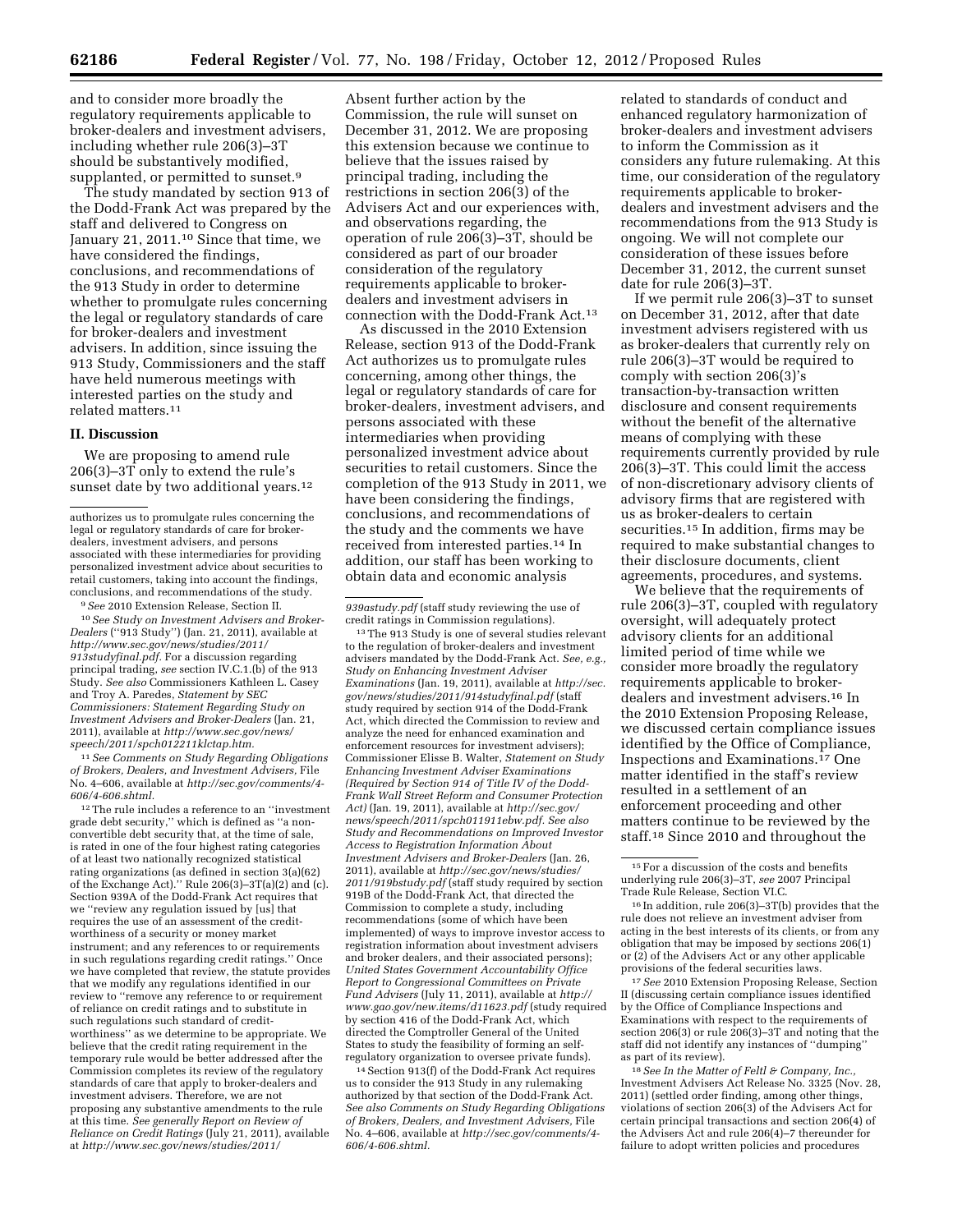period of the proposed extension, the staff has and would continue to examine firms that engage in principal transactions and will take appropriate action to help ensure that firms are complying with section 206(3) or rule 206(3)–3T (as applicable), including possible enforcement action.

In light of these considerations, we believe that it would be premature to require firms currently relying on the rule to restructure their operations and client relationships before we complete our consideration of the standards of conduct and regulatory requirements applicable to broker-dealers and investment advisers. To the extent our consideration of these issues leads to new rules concerning principal trading, these firms would be required to restructure their operations and client relationships, potentially at substantial expense.

As part of our broader consideration of the regulatory requirements applicable to broker-dealers and investment advisers, we intend to carefully consider principal trading by advisers, including whether rule 206(3)– 3T should be substantively modified, supplanted, or permitted to sunset. In making these determinations, we will consider, among other things, the 913 Study, relevant comments received in connection with the 913 Study and any rulemaking that may follow, the results of our staff's evaluation of the operation of rule 206(3)–3T, and comments we receive on rule 206(3)–3T in connection with this proposed extension.

## **III. Request for Comment**

We request comment on our proposal to extend rule 206(3)–3T's sunset date for two additional years.

• Should we allow the rule to sunset?

• If so, what costs would advisers that currently rely on the rule incur? What would be the impact on their clients?

• If we allow the rule to sunset, should we consider requests from investment advisers that are registered with us as broker-dealers for exemptive orders providing an alternative means of compliance with section 206(3)?

• If we extend the rule's sunset date, is two years an appropriate period of time to extend the sunset date? Or should we extend the rule's sunset date for a different period of time? If so, for how long?

• Is it appropriate to extend rule 206(3)–3T's sunset date for a limited period of time in its current form while we complete our broader consideration of the regulatory requirements

applicable to broker-dealers and investment advisers?

• Should we consider changing the requirements for adviser disclosures to have registered advisers provide more information to us and their clients about whether they are relying on the rule? For example, should we amend Part 1A of Form ADV to require advisers to disclose whether they rely on rule 206(3)–3T for certain principal transactions? Should we amend Part 2A of Form ADV to require advisers who rely on rule 206(3)–3T to provide a description to clients of the policies and procedures they have adopted to ensure compliance with the rule?

• Why do advisers eligible to rely on the temporary rule not rely on it?

## **IV. Paperwork Reduction Act**

Rule 206(3)–3T contains ''collection of information'' requirements within the meaning of the Paperwork Reduction Act of 1995.19 The Office of Management and Budget (''OMB'') last approved the collection of information with an expiration date of May 31, 2014. An agency may not conduct or sponsor, and a person is not required to respond to, a collection of information unless it displays a currently valid OMB control number. The title for the collection of information is: ''Temporary rule for principal trades with certain advisory clients, rule 206(3)–3T'' and the OMB control number for the collection of information is 3235–0630.

The amendment to the rule we are proposing today—to extend rule 206(3)– 3T's sunset date for two years—does not affect the current annual aggregate estimated hour burden of 378,992 hours.20 Therefore, we are not revising the Paperwork Reduction Act burden and cost estimates submitted to OMB as a result of this proposed amendment.

We request comment on whether the estimates continue to be reasonable. Have circumstances changed such that these estimates (or the underlying assumptions embedded in these estimates) should be modified or revised? Persons submitting comments should direct the comments to the Office of Management and Budget, Attention: Desk Officer for the Securities and Exchange Commission, Office of Information and Regulatory Affairs, Washington, DC 20503, and should send a copy to Elizabeth M. Murphy, Secretary, Securities and Exchange Commission, 100 F Street NE., Washington, DC 20549–1090, with reference to File No. S7–23–07.

## **V. Economic Analysis**

## *A. Introduction*

The Commission is sensitive to the costs and benefits of its rules. The discussion below addresses the costs and benefits of extending rule 206(3)– 3T's sunset date for two years, as well as the effect of the proposed extension on the promotion of efficiency, competition, and capital formation as required by section 202(c) of the Advisers Act.21

Rule 206(3)–3T provides an alternative means for investment advisers that are registered with the Commission as broker-dealers to meet the requirements of section 206(3) of the Advisers Act when they act in a principal capacity in transactions with their non-discretionary advisory clients. Other than proposing to extend rule 206(3)–3T's sunset date for two years, we are not otherwise proposing to modify the rule from its current form. We previously considered and discussed the economic analysis of rule 206(3)–3T in its current form in the 2007 Principal Trade Rule Release, the 2009 Extension Release, and the 2010 Extension Release.22

The baseline for the following analysis of the benefits and costs of the proposed rule is the situation in existence today, in which investment advisers that are registered with us as broker-dealers can choose to use rule 206(3)–3T as an alternative means to comply with section 206(3) of the Advisers Act when engaging in principal transactions with their nondiscretionary advisory clients. The proposed amendment, which will extend rule 206(3)–3T's sunset date by an additional two years, will affect investment advisers that are registered with us as broker-dealers and engage in, or may consider engaging in, principal transactions with non-discretionary advisory clients, as well as the nondiscretionary advisory clients of these firms that engage in, or may consider engaging in, principal transactions. The extent to which firms currently rely on

reasonably designed to prevent violations of the Advisers Act and its rules).

<sup>19</sup> 44 U.S.C. 3501 *et seq.* 

<sup>20</sup>*See Proposed Collection; Comment Request,* 75 FR 82416 (Dec. 30, 2010); *Submission for OMB Review; Comment Request,* 76 FR 13002 (Mar. 9, 2011).

<sup>21</sup> 15 U.S.C. 80b–2(c). Section 202(c) of the Advisers Act mandates that the Commission, when engaging in rulemaking that requires it to consider or determine whether an action is necessary or appropriate in the public interest, consider, in addition to the protection of investors, whether the action will promote efficiency, competition, and capital formation.

<sup>22</sup>*See* 2007 Principal Trade Rule Release, Sections VI–VII; 2009 Extension Release, Sections V–VI; 2010 Extension Release, Sections V–VI.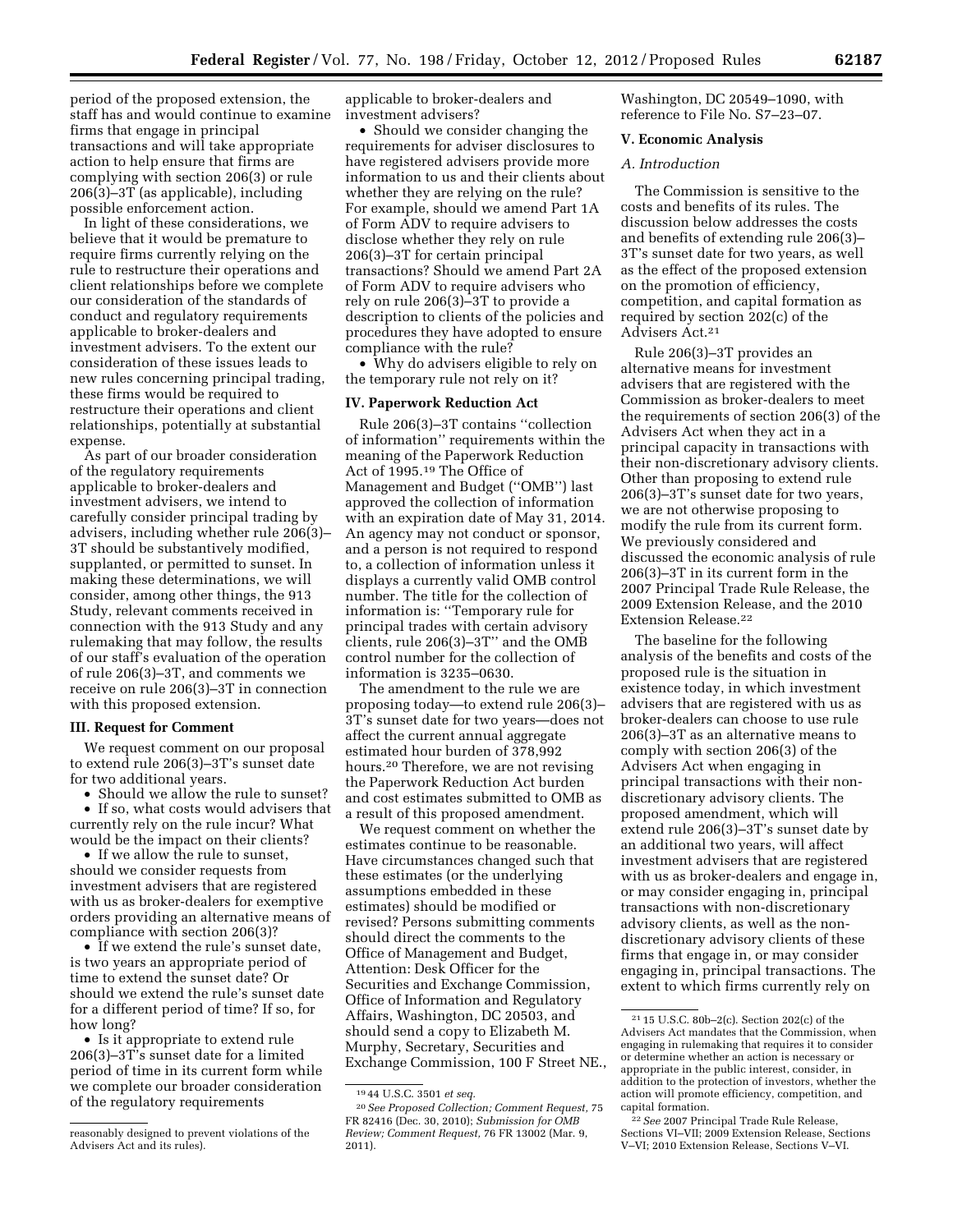the rule is unknown.23 Past comment letters have indicated that since its implementation in 2007, both large and small advisers have relied upon the rule.24

## *B. Benefits and Costs of Rule 206(3)–3T*

As stated in previous releases, we believe the principal benefit of rule 206(3)–3T is that it maintains investor choice and protects the interests of investors. Rule 206(3)–3T also provides non-discretionary advisory clients easier access to a wider range of securities by providing a lower cost and more efficient alternative for an adviser that is registered with us as a broker-dealer to comply with the requirements of section 206(3) of the Advisers Act. Nondiscretionary advisory clients also benefit from the protections of the sales practice rules of the Exchange Act and the relevant self-regulatory organization(s), and the fiduciary duties and other obligations imposed by the Advisers Act. The rule also may promote a more efficient allocation of capital by increasing access of nondiscretionary advisory clients to a wider range of securities. In the long term, the more efficient allocation of capital may lead to an increase in capital formation.

A commenter disagreed with a number of the benefits of rule 206(3)–3T described above in connection with the 2010 extension of the rule, but did not provide any specific data, analysis, or other information in support of its comment.25 This commenter also argued that rule 206(3)–3T would impede, rather than promote, capital formation because it would lead to ''more numerous and more severe violations \* \* \* of the trust placed by individual investors in their trusted investment adviser.'' 26 While we understand the view that numerous and

25*See* Comment Letter of the National Association of Personal Financial Advisors (Dec. 20, 2010) (''NAPFA Letter'') (questioning the benefits of the rule in: (1) Providing protections of the sales practice rules of the Exchange Act and the relevant self-regulatory organizations; (2) allowing non-discretionary advisory clients of advisory firms that are also registered as broker-dealers to have easier access to a wider range of securities which, in turn, should continue to lead to increased liquidity in the markets for these securities; (3) maintaining investor choice; and (4) promoting capital formation).

26*See id.* 

severe violations of trust could impede capital formation, we have not seen any evidence that rule 206(3)–3T has caused this result. The staff has not identified instances where an adviser has used the temporary rule to ''dump'' unmarketable securities or securities that the adviser believes may decline in value into an advisory account, a harm that section 206(3) and the conditions and limitations of rule 206(3)–3T are designed to redress.27 No commenter provided any substantive or specific evidence to contradict the Commission's previous conclusion that the rule benefits investors, and the Commission continues to believe that the rule provides those benefits.28

We also received comments on the 2007 Principal Trade Rule Release from commenters who opposed the limitation of the temporary rule to investment advisers that are registered with us as broker-dealers, as well as to accounts that are subject to both the Advisers Act and Exchange Act as providing a competitive advantage to investment advisers that are registered with us as broker-dealers.29 Based on our experience with the rule to date, and as we noted in previous releases, we have no reason to believe that broker-dealers (or affiliated but separate investment advisers and broker-dealers) are put at a competitive disadvantage to advisers that are themselves also registered as broker-dealers.30 We intend to continue to evaluate the effects of the rule on efficiency, competition, and capital formation in connection with our broader consideration of the regulatory requirements applicable to brokerdealers and investment advisers.

As we discussed in previous releases, there are also several costs associated with rule 206(3)–3T, including the operational costs associated with complying with the rule.31 In the 2007 Principal Trade Rule Release, we presented estimates of the costs of each of the rule's disclosure elements, including: prospective disclosure and consent; transaction-by-transaction disclosure and consent; transaction-bytransaction confirmations; and the annual report of principal transactions. We also provided estimates for the

31*See supra* n. 22.

following related costs of compliance with rule 206(3)–3T: (i) The initial distribution of prospective disclosure and collection of consents; (ii) systems programming costs to ensure that trade confirmations contain all of the information required by the rule; and (iii) systems programming costs to aggregate already-collected information to generate compliant principal transactions reports. We did not receive comments directly addressing with supporting data the cost analysis we presented in the 2007 Principal Trade Rule Release. We do not believe the extension we are proposing today would materially affect the cost estimates associated with the rule.32 We request comment on whether the proposed extension would impact our previous estimates.

## *C. Benefits and Costs of the Proposed Extension*

In addition to the benefits of rule 206(3)–3T described above and in previous releases, we believe there are benefits to extending the rule's sunset date for an additional two years. A temporary extension of rule 206(3)–3T would have the benefit of providing the Commission with additional time to consider principal trading as part of the broader consideration of the regulatory requirements applicable to brokerdealers and investment advisers without causing disruption to the firms and clients relying on the rule.

One alternative to the proposed extension of the rule's sunset date would be to let the temporary rule sunset on its current sunset date, and so preclude investment advisers from engaging in principal transactions with their advisory clients unless in compliance with the requirements of section 206(3) of the Advisers Act. As explained in the 2010 Extension Release, if we do not extend rule 206(3)–3T's sunset date, firms currently relying on the rule would be required to restructure their operations and client relationships on or before the rule's current expiration date—potentially only to have to do so again later (first when the rule sunsets or is modified, and again if we adopt a new approach in connection with our broader consideration of the regulatory requirements applicable to brokerdealers and investment advisers).33 On the other hand, if the rule's sunset date

<sup>23</sup>Based on IARD data as of August 1, 2012, we estimate that there are less than 100 registered advisers that are also registered as broker-dealers that have non-discretionary advisory accounts and that engage in principal transactions.

<sup>24</sup>*See* Comment Letter of Securities Industry and Financial Markets Association (Dec. 20, 2010); Comment Letter of Winslow, Evans & Crocker (Dec. 8, 2009) (''Winslow, Evans & Crocker Letter''); Comment Letter of Bank of America Corporation (Dec. 20, 2010) ("Bank of America Letter

<sup>27</sup>*See supra* n.17.

<sup>28</sup>*See* 2007 Principal Trade Rule Release, Section VI.C; 2009 Extension Release, Section V; 2010 Extension Release, Section V.

<sup>29</sup>*See* Comment Letter of the Financial Planning Association (Nov. 30, 2007); Comment Letter of the American Bar Association, section of Business Law's Committee on Federal Regulation of Securities (Apr. 18, 2008). *See also* 2009 Extension Release, Section VI.

<sup>30</sup>*See* 2009 Extension Release, Section VI; 2010 Extension Release, Section VI.

<sup>32</sup> In the 2007 Principal Trade Rule Release, we estimated the total overall costs, including estimated costs for all eligible advisers and eligible accounts, relating to compliance with rule 206(3)– 3T to be \$37,205,569. *See* 2007 Principal Trade Rule Release, Section VI.D.

<sup>33</sup>*See* 2010 Extension Release, Section V.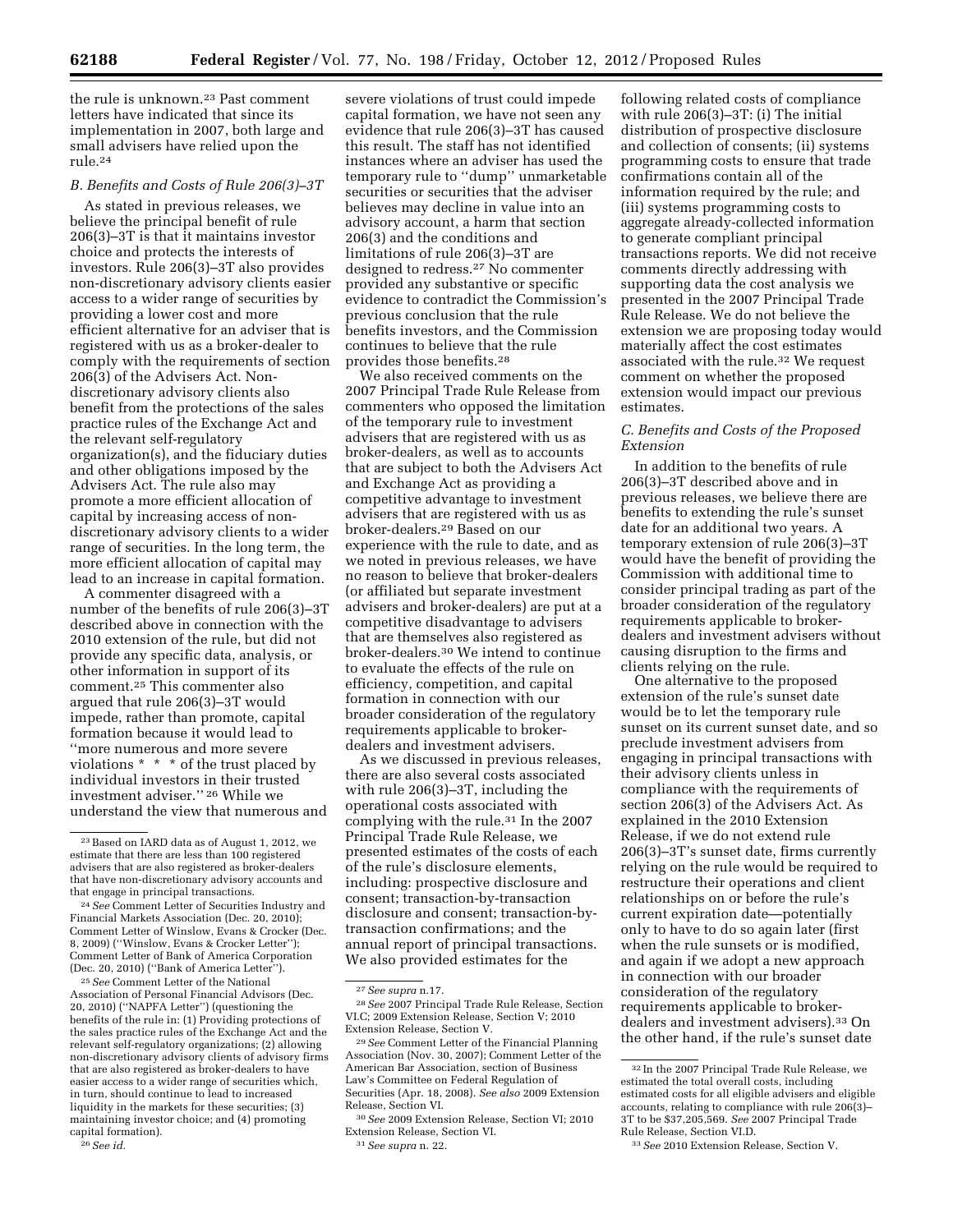is extended for two years, firms relying on the rule would continue to be able to offer clients and prospective clients access to certain securities on a principal basis and would not need to incur the cost of adjusting to a new set of rules or abandoning the systems established to comply with the current rule during this two-year period. An extension of the rule would also permit non-discretionary advisory clients who have had access to certain securities because of their advisers' reliance on the rule to trade on a principal basis to continue to have access to those securities without disruption.

We recognize that if this proposal is adopted, firms relying on the rule would continue to incur the costs associated with complying with the rule for two additional years. We also recognize that a temporary rule, by nature, creates long-term uncertainty, which in turn, may result in a reduced ability of firms to coordinate and plan future business activities.34 However, we believe that it would be premature to allow the rule to sunset or to adopt the rule on a permanent basis while consideration of the regulatory requirements applicable to broker-dealers and investment advisers is ongoing. The Commission also considered extending the rule's sunset date for a period other than two years. Should our consideration of the fiduciary obligations and other regulatory requirements applicable to broker-dealers and investment advisers extend beyond the proposed sunset date of the temporary rule, a longer period may be appropriate. On balance, however, we believe that the proposed two-year extension of rule 206(3)–3T appropriately addresses the concerns of firms and clients relying on the rule while preserving the Commission's ability to address principal trading as part of its broader-consideration of the standards applicable to investment advisers and broker-dealers. We will continue to assess the rule's operation and impact along with intervening developments during the period of the extension.

## *D. Request for Comment*

We request comment on all aspects of the economic analysis, including the accuracy of the potential costs and benefits identified and assessed in this Release and the prior releases, any other costs or benefits that may result from the proposal, and whether the proposal, if adopted, would promote efficiency,

competition, and capital formation. Commenters are requested to provide empirical data to support their views.

## **VII. Initial Regulatory Flexibility Act Analysis**

The Commission has prepared the following Initial Regulatory Flexibility Analysis (''IRFA'') regarding the proposed amendment to rule 206(3)–3T in accordance with section 3(a) of the Regulatory Flexibility Act.35

#### *A. Reasons for Proposed Action*

We are proposing to extend rule 206(3)–3T's sunset date for two years because we believe that it would be premature to require firms relying on the rule to restructure their operations and client relationships before we complete our broader consideration of the regulatory requirements applicable to broker-dealers and investment advisers.

## *B. Objectives and Legal Basis*

The objective of the proposed amendment to rule 206(3)–3T, as discussed above, is to permit firms currently relying on rule 206(3)–3T to limit the need to modify their operations and relationships on multiple occasions, both before and potentially after we complete any regulatory actions stemming from the 913 Study.

We are proposing to amend rule 206(3)–3T pursuant to sections 206A and 211(a) of the Advisers Act [15 U.S.C. 80b–6a and 15 U.S.C. 80b–11(a)].

#### *C. Small Entities Subject to the Rule*

Rule 206(3)–3T is an alternative method of complying with Advisers Act section 206(3) and is available to all investment advisers that: (i) Are registered as broker-dealers under the Exchange Act; and (ii) effect trades with clients directly or indirectly through a broker-dealer controlling, controlled by or under common control with the investment adviser, including small entities. Under Advisers Act rule 0–7, for purposes of the Regulatory Flexibility Act an investment adviser generally is a small entity if it: (i) Has assets under management of less than \$25 million; (ii) did not have total assets of \$5 million or more on the last day of its most recent fiscal year; and (iii) does not control, is not controlled by, and is not under common control with another investment adviser that has assets under management of \$25 million or more, or any person (other than a natural person) that had total assets of \$5 million or

more on the last day of its most recent fiscal year.36

We estimate that as of August 1, 2012, 547 SEC-registered investment advisers were small entities.37 As discussed in the 2007 Principal Trade Rule Release, we opted not to make the relief provided by rule 206(3)–3T available to all investment advisers, and instead have restricted it to investment advisers that are registered as broker-dealers under the Exchange Act.38 We therefore estimate for purposes of this IRFA that 7 of these small entities (those that are both investment advisers and registered broker-dealers) could rely on rule 206(3)–3T.39

## *D. Reporting, Recordkeeping, and other Compliance Requirements*

The provisions of rule 206(3)–3T impose certain reporting or recordkeeping requirements, and our proposal, if adopted, would extend the imposition of these requirements for an additional two years. We do not, however, expect that the proposed twoyear extension of the rule's sunset date would alter these requirements.

Rule 206(3)–3T is designed to provide an alternative means of compliance with the requirements of section 206(3) of the Advisers Act. Investment advisers taking advantage of the rule with respect to non-discretionary advisory accounts would be required to make certain disclosures to clients on a prospective, transaction-by-transaction and annual basis.

Specifically, rule 206(3)–3T permits an adviser, with respect to a nondiscretionary advisory account, to comply with section 206(3) of the Advisers Act by, among other things: (i) Making certain written disclosures; (ii) obtaining written, revocable consent from the client prospectively authorizing the adviser to enter into principal trades; (iii) making oral or written disclosure and obtaining the client's consent orally or in writing prior to the execution of each principal transaction; (iv) sending to the client a confirmation statement for each principal trade that discloses the capacity in which the adviser has acted and indicating that the client consented to the transaction; and (v) delivering to the client an annual report itemizing the principal transactions. Advisers are already required to communicate the content of many of the disclosures pursuant to their fiduciary obligations to

<sup>34</sup>We received several comments in connection with prior extensions of the rule urging us to make the rule permanent to avoid such uncertainty. *See e.g.,* Winslow, Evans & Crocker Letter; Bank of

<sup>35 5</sup> U.S.C. 603(a).

<sup>36</sup>*See* 17 CFR 275.0–7.

<sup>37</sup> IARD data as of August 1, 2012.

<sup>38</sup>*See* 2007 Principal Trade Rule Release, Section VIII.B.

<sup>39</sup> IARD data as of August 1, 2012.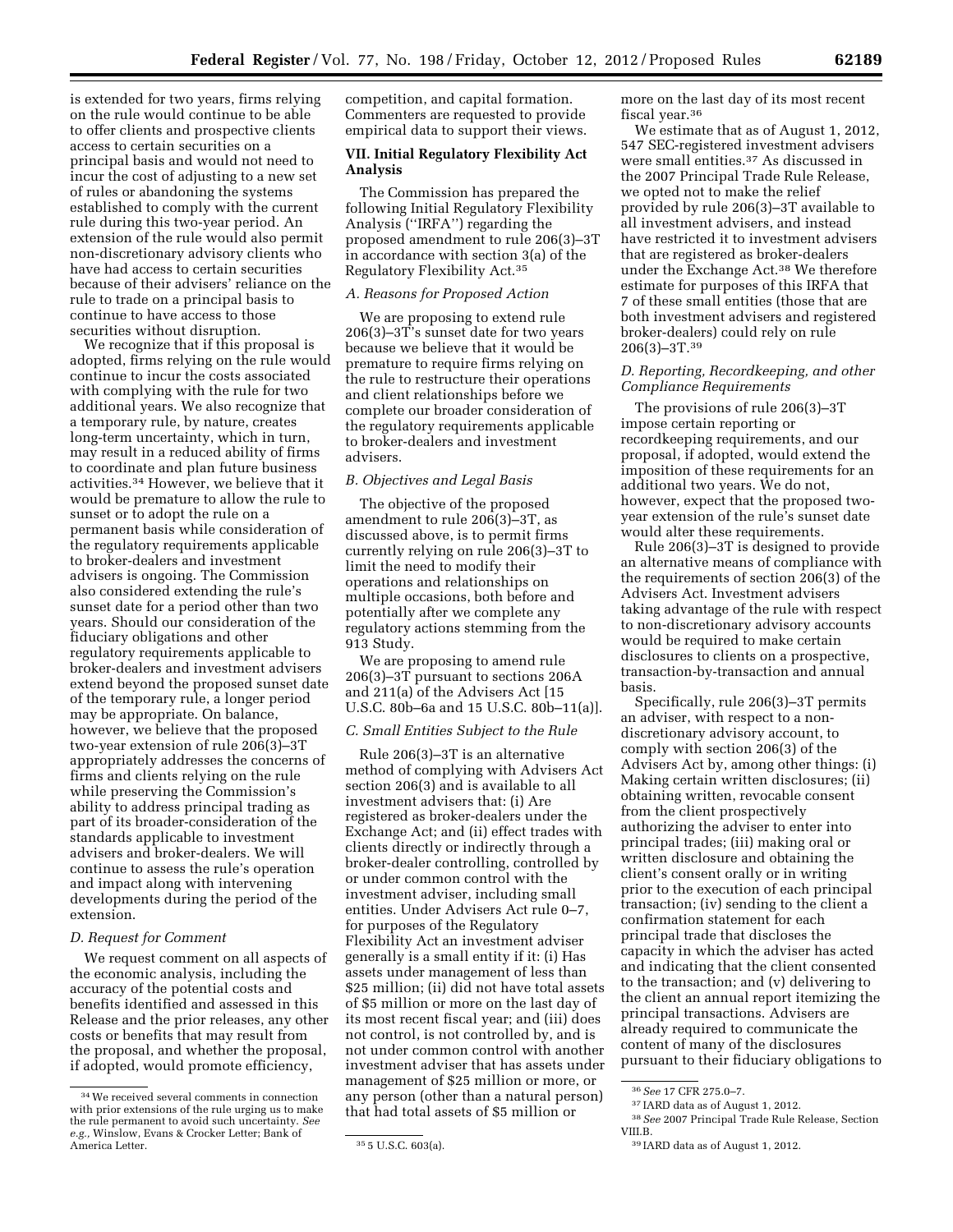clients. Other disclosures are already required by rules applicable to brokerdealers.

Our proposed amendment, if adopted, only would extend the rule's sunset date for two years. Advisers currently relying on the rule already should be making the disclosures described above.

## *E. Duplicative, Overlapping, or Conflicting Federal Rules*

We believe that there are no rules that duplicate or conflict with rule 206(3)– 3T, which presents an alternative means of compliance with the procedural requirements of section 206(3) of the Advisers Act that relate to principal transactions.

We note, however, that rule 10b–10 under the Exchange Act is a separate confirmation rule that requires brokerdealers to provide certain information to their customers regarding the transactions they effect, including whether the broker or dealer is acting as an agent or as a principal for its own account in a given transaction. Furthermore, FINRA rule 2232 requires broker-dealers that are members of FINRA to deliver a written notification in conformity with rule 10b–10 under the Exchange Act containing certain information. Rule G–15 of the Municipal Securities Rulemaking Board also contains a separate confirmation rule that governs transactions in municipal securities, and requires brokers, dealers and municipal securities dealers to disclose, among other things, the capacity in which the firm effected a transaction (*i.e.,* as an agent or principal). In addition, investment advisers that are qualified custodians for purposes of rule 206(4)– 2 under the Advisers Act and that maintain custody of their advisory clients' assets must send quarterly account statements to their clients pursuant to rule 206(4)–2(a)(3) under the Advisers Act.

These rules overlap with certain elements of rule  $206(3)-3T$ , but we designed the temporary rule to work efficiently together with existing rules by permitting firms to incorporate the required disclosure into one confirmation statement.

## *F. Significant Alternatives*

The Regulatory Flexibility Act directs us to consider significant alternatives that would accomplish our stated objective, while minimizing any significant adverse impact on small entities.40 Alternatives in this category would include: (i) Establishing different compliance or reporting standards or

timetables that take into account the resources available to small entities; (ii) clarifying, consolidating, or simplifying compliance requirements under the rule for small entities; (iii) using performance rather than design standards; and (iv) exempting small entities from coverage of the rule, or any part of the rule.

We believe that special compliance or reporting requirements or timetables for small entities, or an exemption from coverage for small entities, may create the risk that the investors who are advised by and effect securities transactions through such small entities would not receive adequate disclosure. Moreover, different disclosure requirements could create investor confusion if it creates the impression that small investment advisers have different conflicts of interest with their advisory clients in connection with principal trading than larger investment advisers. We believe, therefore, that it is important for the disclosure protections required by the rule to be provided to advisory clients by all advisers, not just those that are not considered small entities. Further consolidation or simplification of the proposals for investment advisers that are small entities would be inconsistent with the Commission's goals of fostering investor protection.

We have endeavored through rule 206(3)–3T to minimize the regulatory burden on all investment advisers eligible to rely on the rule, including small entities, while meeting our regulatory objectives. It was our goal to ensure that eligible small entities may benefit from the Commission's approach to the rule to the same degree as other eligible advisers. The condition that advisers seeking to rely on the rule must also be registered with us as brokerdealers and that each account with respect to which an adviser seeks to rely on the rule must be a brokerage account subject to the Exchange Act, and the rules thereunder, and the rules of the self-regulatory organization(s) of which the broker-dealer is a member, reflect what we believe is an important element of our balancing between easing regulatory burdens (by affording advisers an alternative means of compliance with section 206(3) of the Act) and meeting our investor protection objectives.41 Finally, we do not consider using performance rather than design standards to be consistent

with our statutory mandate of investor protection in the present context.

#### *G. Solicitation of Comments*

We solicit written comments regarding our analysis. We request comment on whether the rule will have any effects that we have not discussed. We request that commenters describe the nature of any impact on small entities and provide empirical data to support the extent of the impact.

Do small investment advisers believe an alternative means of compliance with section 206(3) should be available to more of them?

## **VIII. Consideration of Impact on the Economy**

For purposes of the Small Business Regulatory Enforcement Fairness Act of 1996, or ''SBREFA,'' 42 we must advise OMB whether a proposed regulation constitutes a ''major'' rule. Under SBREFA, a rule is considered ''major'' where, if adopted, it results in or is likely to result in: (1) An annual effect on the economy of \$100 million or more; (2) a major increase in costs or prices for consumers or individual industries; or (3) significant adverse effects on competition, investment or innovation.

We request comment on the potential impact of the proposed amendment on the economy on an annual basis. Commenters are requested to provide empirical data and other factual support for their views to the extent possible.

## **IX. Statutory Authority**

The Commission is proposing to amend rule 206(3)–3T pursuant to sections 206A and  $211(a)$  of the Advisers Act [15 U.S.C. 80b–6a and  $80b-11(a)$ .

## **List of Subjects in 17 CFR Part 275**

Investment advisers, Reporting and recordkeeping requirements.

## **Text of Proposed Rule Amendment**

For the reasons set out in the preamble, Title 17, Chapter II of the Code of Federal Regulations is proposed to be amended as follows.

## **PART 275—RULES AND REGULATIONS, INVESTMENT ADVISERS ACT OF 1940**

1. The authority citation for Part 275 continues to read in part as follows:

**Authority:** 15 U.S.C. 80b–2(a)(11)(G), 80b–  $2(a)(11)(H)$ ,  $80b-2(a)(17)$ ,  $80b-3$ ,  $80b-4$ ,  $80b-$ 

<sup>40</sup>*See* 5 U.S.C. 603(c).

<sup>41</sup>*See* 2007 Principal Trade Rule Release, Section II.B.7 (noting commenters that objected to this condition as disadvantaging small broker-dealers (or affiliated but separate investment advisers and broker-dealers)).

<sup>42</sup>Public Law 104–121, Title II, 110 Stat. 857 (1996) (codified in various sections of 5 U.S.C., 15 U.S.C. and as a note to 5 U.S.C. 601).